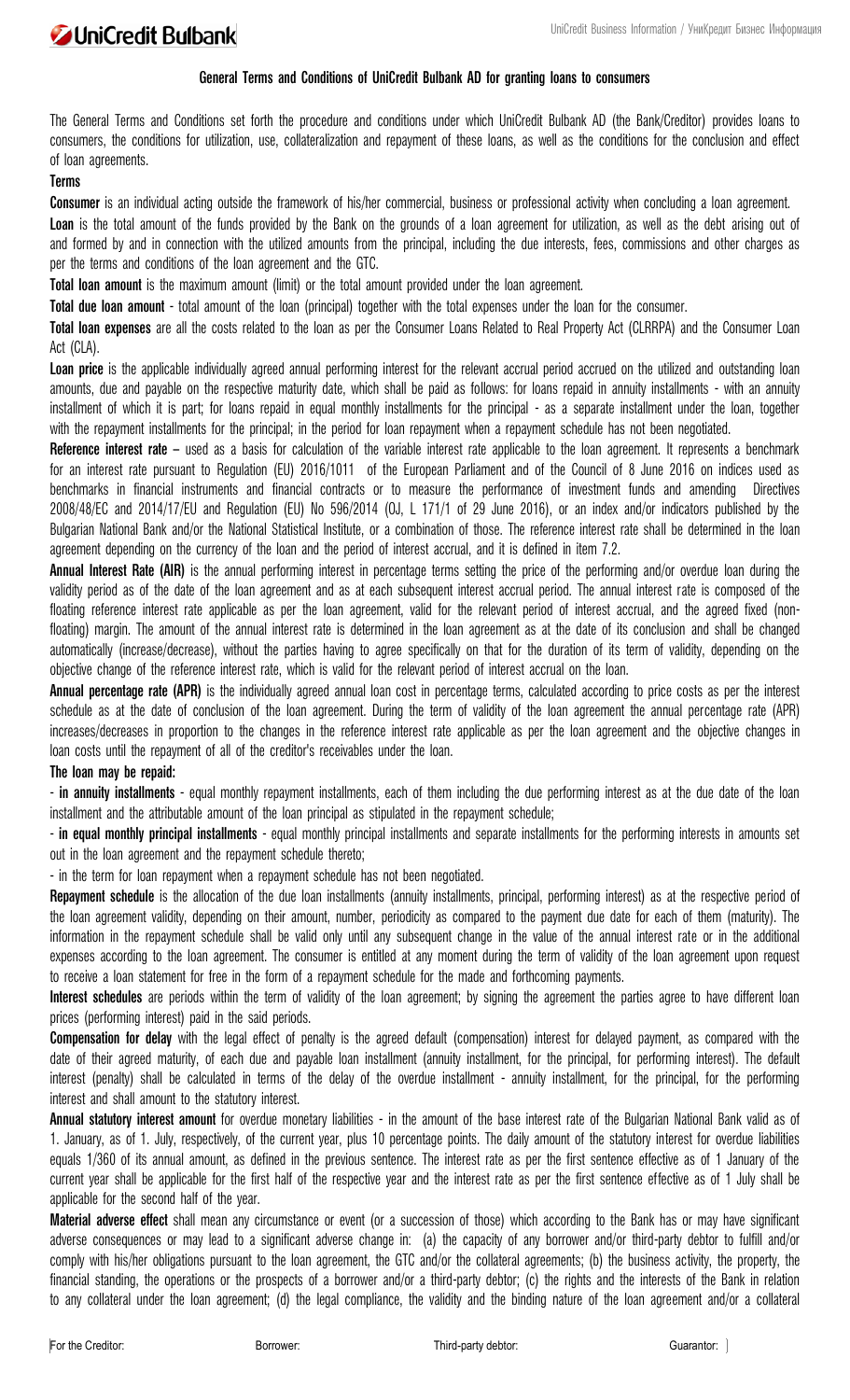agreement, or the rights, the interests or the privileges of the Bank, according to the loan agreement, the GTC and the collateral agreements; and/or (e) the capacity of the borrower to utilize the loan in the manner specified in the loan agreement and its appendices. **The consumer may:** 

- **conclude a limited liability mortgage loan agreement**; pursuant to this agreement the creditor shall collect all of its receivables up to the amount of the collateral under the agreement following enforcement actions with respect to the collateral in a court procedure or after a sale by the consumer with the consent of the creditor, or

- **conclude a full liability mortgage loan agreement**; pursuant to this agreement in case of enforcement, the consumer shall bear full liability as per article 133 of the Obligations and Contracts Act.

### **І. Conditions for the provision of loans to consumers**

**1.** The bank provides loans to consumers fulfilling the following requirements: **1.1.** The consumer has a current account with the Bank; **1.2.** The consumer has constant net monthly income in an amount determined according to the assessment of the consumer's creditworthiness and credit risk resulting from: **1.2.1.** Employment or service relationship pursuant to a permanent employment contract/service relationship order, whereby the Borrower has at least 6 consecutive months of working experience as at the date of submission of the loan application, has not given notice of employment termination and has received regularly his/her employment/service remuneration; **1.2.2.** Activity as a sole proprietor, as a freelancer or an activity ensuring constant income for at least one year as of the date of submission of the loan application; **1.3.** The consumer shall have and provide his/her own funds (as own contribution) in the total amount necessary to finance the purpose of the loan, corresponding to the percentage of own contribution required by the Bank, depending on the degree of creditworthiness, the assessment of the collateral and credit risk undertaken by the Bank by providing the loan; **1.4.** The purpose of the requested loan shall not contradict the law and bank regulations; **1.5.** The consumer has submitted a loan application (as per a template of the Bank); **1.6.** If the consumer and/or a person who will be a third-party debtor under the loan agreement does not speak Bulgarian, the documents related to the requested loan shall be translated by a translator. If any of the provided documents has been drawn up in a foreign language, a certified translation into Bulgarian shall be provided as per the statutory procedure. **2.** The Bank provides loans to consumers in national or foreign currency with a term and in an amount as follows: **2.1.** Maximum repayment term: **2.1.1.** For loans secured by means of a mortgage - up to 35 years; **2.1.2.** For loans not secured by means of a mortgage - up to 10 years; **2.2.** The granted amount shall be determined depending on the consumer's creditworthiness, sufficiency of the proposed collateral and own contribution under the loan; **2.3.** The bank shall provide the consumer with pre-contractual information as per Appendix No. 2 under article 6, paragraph 2, item 3 of CLRRPA, as well as article 6, paragraph 5 of CLRRPA/Appendix No. 2 under article 5, paragraph 2 or Appendix No. 3 under article 8, paragraph 2 of CLA, as well as under article 5, paragraph 7 of CLA. The provided information shall not have the legal effect and consequences of an offer and shall not bind the bank to approve and negotiate the requested loan. **3.** The bank shall inform the consumer of the decision made in relation to the requested loan within 14 days as of the provision of the required documents. When the creditor refuses to provide a loan on the grounds of a creditworthiness evaluation, it shall duly and free of charge inform the consumer of the refusal and, if this is applicable, that the refusal is based on automated processing of data. The Bank is not obliged to give grounds for its refusal to grant a loan except for the cases when on the grounds of the check in the Central Credit Register or another database and pursuant to article 14, paragraph 4 of the CLRRPA/ article 18 of the CLA it shall notify immediately and free of charge the consumer of the check results and of consumer information in the register. The period of validity of the decision to approve the requested loan is 3 months. If within this period the consumer does not sign a loan agreement for reasons beyond the control of the Bank, the decision term expires and another application shall be submitted, as well as if necessary new/additional documents shall be provided.

# **II. Conditions for utilization of loans by consumers**

**4.** The borrower shall be allowed to utilize amounts from the loan after the cumulative fulfillment of the following conditions: **4.1.** Establishing of the agreed collaterals in the manner and form stipulated by the law and entering them in the relevant registers; **4.2.** Submission of certificates in the form required for each agreed collateral, certifying the Bank's rights as a first-ranking mortgagee/pledgee, as well as the absence of registered encumbrances, rights and claims by and in favour of third parties regarding the subject of the collateral (for example real encumbrances, pledges/mortgages in favour of another creditor, statements of claim, registered foreclosures, lease contracts, established right to use and other enforceable rights of third parties); **4.3.** Providing the insurance policies as per the GTC; **4.4.** Fulfillment of other contractual terms and conditions for utilization; **4.5.** Payment of the fees and commissions with grounds and amount determined in the loan agreement; **4.6.** Lack of facts, events or circumstances (or a sequence of these) that had or could have a material adverse effect; **4.7.** Submitting a written application for utilization of amounts from the loan, when applicable. **5.** The term for utilization is determined in the loan agreement. If no such term has been explicitly specified, it shall be up to 3 months as of the date of the loan agreement. If the collateral in favour of the Bank does not fulfill the requirements under items 4.1. and 4.2., the Bank shall not allow loan utilization until the collateral is brought in line with the requirements in the specified items within a period no longer than three months from the date of the loan agreement conclusion. When the term expires, the loan agreement shall be terminated. **6.** The loan shall be filed and accounted for in the books of the Bank by entering all utilized and recovered amounts. It shall be utilized fully or partially through the current account of the borrower, specified in the agreement. The borrower shall verify the compliance with the conditions determining the arising of the right to use loan amounts by providing the relevant original certification documents.

### **ІІІ. Interest rates, fees and commissions:**

**7.** The utilized non-repaid portion of the loan (performing and/or overdue debt) during the term of effect of the agreement shall accrue a performing interest rate the amount of which is set for the relevant period from the interest schedule as an annual interest rate composed of the individually agreed floating reference interest rate applicable for the relevant interest accrual period according to the loan currency and its periodicity within the effective interest rate schedule plus the agreed fixed (non-floating) margin for the term of validity of the relevant interest rate schedule. **7.1.** The interest accrual shall begin as of the date of the first utilization of the loan. Each following interest accrual period begins on the first business day of the following calendar period (month, quarter, etc.) as per the periodicity of the applicable reference interest percent. **7.2.** The reference interest rate applied depending on the currency of the loan and the interest accrual period shall be: **7.2.1.** For BGN loans - average deposit index (ADI) The applicable ADI shall be calculated by the Bank as the average interest rate of the whole volume of deposits in BGN of Non-financial Corporations and Households sectors in the Bulgarian banking system, presented in the following tables from the Interest Rate Statistics of the Bulgarian National Bank (BNB): Interest Rates and Volumes of Outstanding Amounts on Time Deposits of Non-financial Corporations Sector, Interest Rates and Volumes of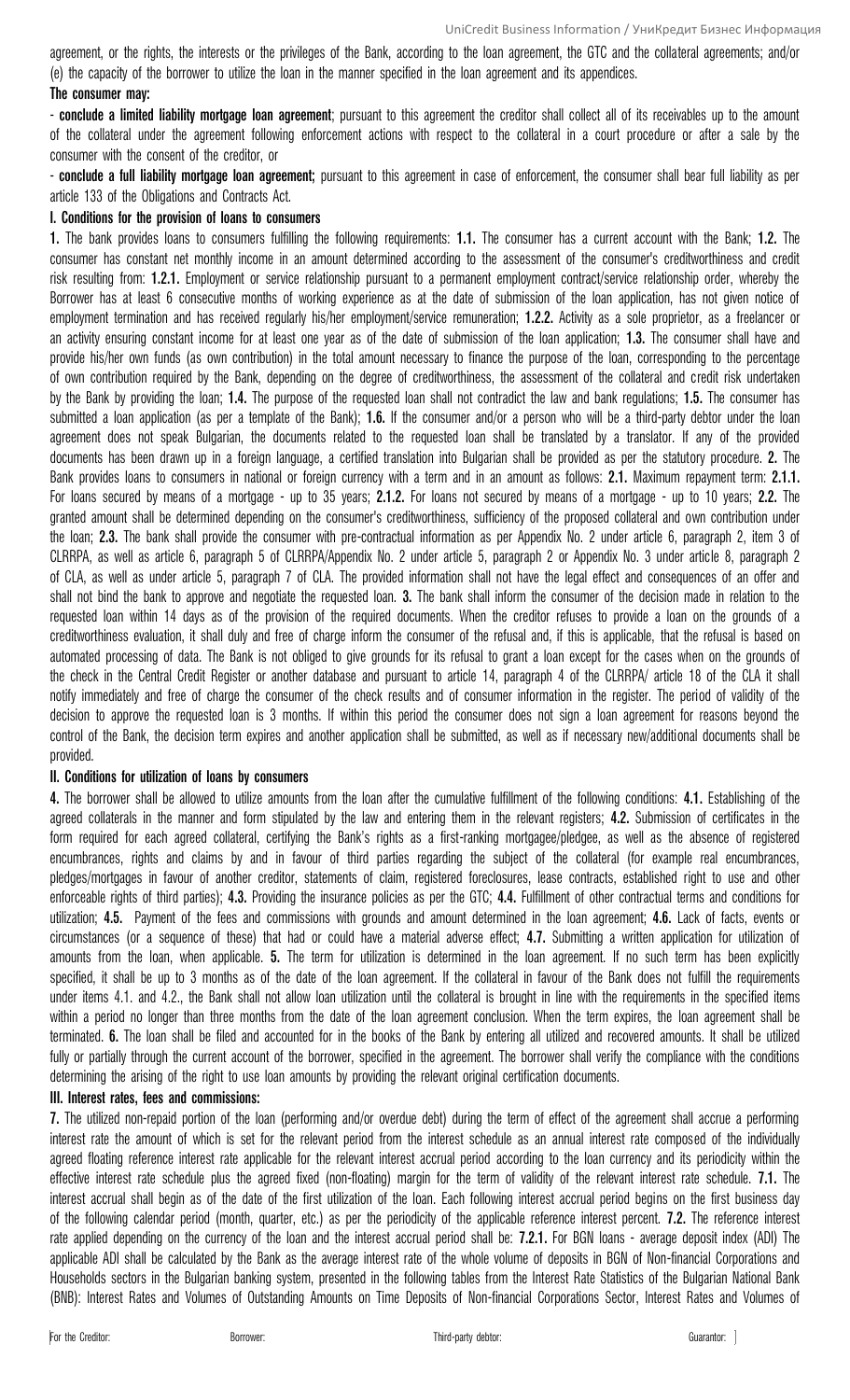Outstanding Amounts on Time Deposits of Households Sector, Interest Rates and Volumes of Outstanding Amounts on Overnight Deposits and Deposits Redeemable at Notice of Non-financial Corporations Sector, Interest Rates and Volumes of Outstanding Amounts on Overnight Deposits and Deposits Redeemable at Notice of Household Sector, published on the website of the BNB: <http://bnb.bg/Statistics/StMonetaryInterestRate/StInterestRate/StIRInterestRate/index.htm> (the Tables), calculated by weighting the values of the effective annual percentage of all clients categories and BGN deposits types in the Tables directly extracted from the Tables, through their volumes for the respective month. The weighted average value is determined as the sum total of the products of the effective annual rate and the volume for the respective client category and the deposit type announced in the Tables prior to the end of each calendar month with data from the previous month, is divided by the sum total of the volumes of all deposits in BGN for the same month in accordance with the information in the Tables. Detailed information with examples of ADI calculation are published on the website of the Bank [\(https://www.unicreditbulbank.bg/bg/metodologiya-za](https://www.unicreditbulbank.bg/bg/metodologiya-za-opredelyane-na-lihvenite-protsenti-po-krediti)[opredelyane-na-lihvenite-protsenti-po-krediti\)](https://www.unicreditbulbank.bg/bg/metodologiya-za-opredelyane-na-lihvenite-protsenti-po-krediti). The current value of ADI shall be published on the website of the bank [\(https://www.unicreditbulbank.bg/bg/pazarni-lihveni-indeksi/\)](https://www.unicreditbulbank.bg/bg/pazarni-lihveni-indeksi/) on the first business day of each calendar month and shall be applied as of the first business day of the calendar month until the day preceding the first business day of the next calendar month, including; **7.2.2.<sup>1</sup>** For euro loans–onemonth or three-month EURIBOR equal to the index published on REFINITIV's page "EURIBOR01=" at 11.00 Central European Time two working days before the first working day of each calendar month or calendar quarter, the EURIBOR thus determined shall apply from the first working day of the calendar month, respectively the calendar quarter, until the day preceding the first working day of the next calendar month, respectively calendar quarter, inclusive. **7.2.3.<sup>1</sup>** For overdrafts–ADI and the one-month EURIBOR, which shall be changed every first business day of the calendar month; **7.2.4.** In case the BNB suspends the publishing of data from any of the Tables, or in case the reference interest rate applicable under the loan agreement (A) materially changes or (B) is no longer provided or ceases to exist, respectively, or cannot be used on the grounds of: (a) an official statement made by the administrator of the relevant reference interest rate, the supervisory authority of such administrator, an insolvency authority, an authority with powers for restructuring of the relevant administrator, court of law or a subject competent in relation to issues of insolvency and restructuring of the respective administrator, (b) withdrawal of the rights of an administrator to provide the relevant reference interest rate, (c) a prohibition according to the relevant applicable law or (d) an official statement or information by a supervisory authority that the relevant reference interest rate is no longer representative, and as a result the bank ends up incapable to calculate the reference interest rate applicable under the loan agreement, the Bank in compliance with the legal requirements shall apply an Action Plan approved by its Management Board in the event that a benchmark ceases to be provided, pursuant to article 25, paragraph 6 of the CLRRPA/ article 33A, paragraph 5 of the CLA and article 28, paragraph 2 of Regulation (EU) 2016/1011 of the European Parliament and of the Council of 8 June 2016 on indices used as benchmarks in financial instruments and financial contracts or to measure the performance of investment funds and amending Directives 2008/48/EC and 2014/17/ЕU and Regulation (EU) No 596/2014 (OJ, L 171/1 of 29 June 2016). As at the time of applying the plan referred to in the preceding sentence, the new interest rate under the loan agreement shall not be higher than the amount of the interest rate under the loan agreement before that time. Until the Action Plan becomes effective in case of cessation of a benchmark, the Bank shall apply the most recent calculated value of the reference interest rate applicable to the loan agreement. **7.3.** In case of loans repaid by means of annuity installments the annual interest rate of the loan shall change (increase/decrease) automatically according to the change of the agreed applicable reference interest rate in case the change exceeds 0.25 (zero point twenty-five) percentage points compared to the amount of the applicable reference interest rate effective as at the date of the change. **7.4.** In case of loans repaid by means of equal monthly installment for the principal, including in case of overdrafts, the annual interest rate under the loan shall change (increases/decreases) automatically with the amount of the declared change of the agreed and applicable reference interest rate in terms of its periodicity, whereby the amount of the interest installments under the repayment schedule shall change, respectively. **7.5.** The Bank shall notify the borrower of each change in the reference interest rate as per the provisions of item 7.3. and item 7.4. in the statement regarding loan movement specifying the amount of the changed repayment installments. The notification shall be given also by announcing the reference interest rate effective as at the time of the change on the website of the bank and at its cash desks. The statement on loan transactions as per the request by the borrower shall be sent to the last address of the borrower of which the bank is aware, in accordance with the procedure for serving messages determined in the loan agreement, or to the e-mail address provided for this purpose. **7.6.** The change shall become effective automatically on the date of the announcement, as per the provisions of item 7.2., of the new value of the reference interest rate according to its periodicity while maintaining the fixed (non-floating) margin set forth in the loan agreement without the parties having to conclude an additional agreement. **7.7.** At any moment of the term of validity of the loan agreement the borrower may receive information about the exact amount of the reference interest rate applicable to the loan announced on the respective date as specified in item 7.2., as well as on the cash desks and website of the Bank. **7.8.** When the effective reference interest rate for the relevant interest accrual period changes, the parties to the loan agreement shall accept the interest conditions under the loan as automatically changed, as the new reference interest rate replaces the changed one while the agreed margin is preserved. The changed interest conditions are mandatory and binding for the parties, and it is not necessary to change the loan agreement formally. In case of disagreement with the changes of the loan agreement and/or the GTC made on grounds set forth therein, the borrower shall have the right to repay the utilized amounts and the full amount of the relevant interest, fees, commissions and charges as per the provisions of the loan agreement and the entire amounts due and payable to the bank as at the date of repayment and terminate the loan agreement ahead of schedule. **7.9.** In case of failure to repay a repayment installment as per the repayment schedule, the overdue installment shall accrue a default interest (penalty) during the period of the delay amounting to the statutory interest. **7.10.** The interests are accrued on the debt based on the actual number of days from the month/360. The interests for performing debt shall be paid on a monthly basis or according to the periodicity and on the maturity date specified in the repayment schedule, while the compensation (penalty) for delay shall be accrued for each day of delay and shall be immediately due and payable. **7.11.** The fees and commissions shall be determined and specified in the loan agreement and the subsequent annexes thereto. **7.12.** When applicable, the borrower shall pay an early repayment fee amounting to 1% (one percent) on the early repaid debt, due and payable for full or partial early repayment before the repayment of 12 monthly repayment installments as of the date of utilization of the loan. The due and payable fee shall be paid together with the amount posted as early repayment of the loan. The early repayment application shall have a legal effect and termination consequences regarding the early repaid amount as of the time it is paid in as full or partial repayment of the liabilities as per the loan agreement. In case of partial repayment the borrower shall be entitled to reduction of the total costs for the loan. This reduction

<sup>&</sup>lt;sup>1</sup> business days in the Republic of Bulgaria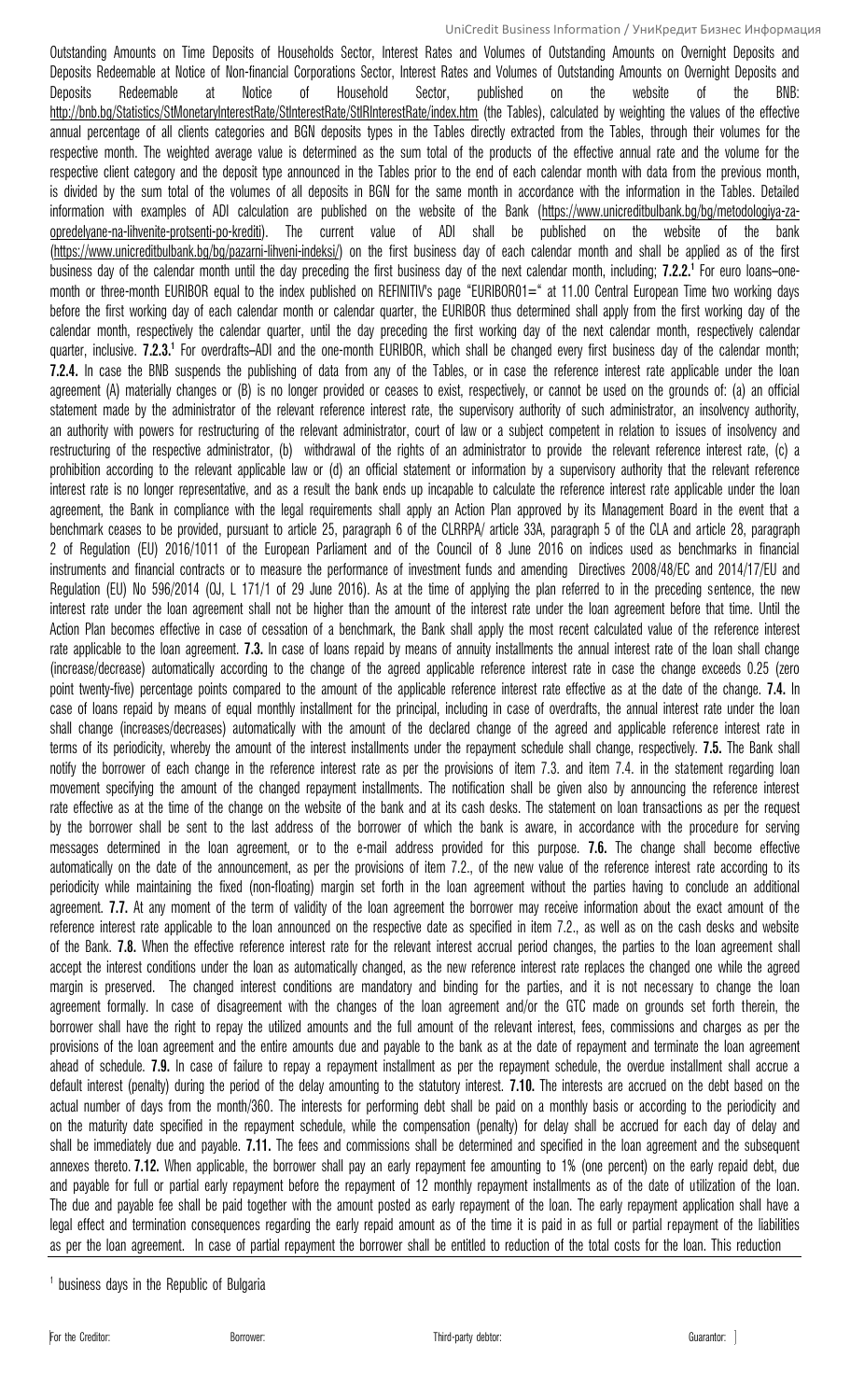shall refer to the interest and all other costs for the rest of the duration of the agreement. **7.13.** All fees, commissions and other administrative and legal costs explicitly envisaged in the loan agreement as due by the borrower, including notary fees as well as any costs, other than the management costs, incurred by the Bank for the account of the borrower by virtue of the law and/or the loan agreement for the payment of used additional services with regard to the conclusion, execution, collection of receivables of the Bank and the final repayment of the amounts due under the loan agreement, including but not limited to expert evaluations, consultation, registration, change, renewal and cancellation of the collateral, undertaking enforcement actions arising from a court decision, obtaining a writ of execution, instituting enforcement proceedings, hiring relevant experts and defense lawyers shall be borne by the borrower in the amounts stipulated by the law. In case of early claim or termination of the loan agreement, they shall remain due until fully repaid, including through enforcement, along with the consequences stipulated in the law. **7.14.** The borrower shall also pay any costs incurred by the Bank in the course of enforcement proceedings for collection of the Bank's receivables under a loan that is not repaid voluntarily, including the costs for sending the notice under article 60 of the Credit Institutions Act. **7.15.** The costs under 7.14., including but not limited to costs for legal protection, the protection, management and liquidation of the debtor's property and/or collateral and other amounts required and paid for administrative costs are due and payable by the borrower and the third-party debtors under the loan agreement as provided for by law, according to the distribution of the liability.

### **ІV. Collateral**

**8.** By granting loans the Bank accepts personal collaterals in the form required by the law regarding their validity, as well as liquid (sellable) property (material and/or receivables) whose value discounted pursuant to the regulations shall be no less than the total loan amount. **9.** In relation to full liability mortgage loans, if due to a change of the prices, the exchange rate or other circumstances, the value of the property that is collateral decreases and the Bank finds it insufficient to guarantee its receivables under the loan, the borrower and/or the third-party debtors under the loan agreement, reduce the liability under the loan agreement when requested by the Bank for the first time, or provide additional collateral as determined by the bank in terms of type, amount and term, in the form required by the law and under the conditions of the particular collateral agreement. In the cases referred to in the previous sentence, when requested by the Bank, the borrower or the third-party debtors under the loan agreement shall provide or ensure the provision by the owner, respectively, an up-to-date market appraisal of an asset mortgaged/pledged in favor of the bank. When preparing the market appraisal, the following rotation of appraisers shall be observed:

- when the previous four appraisals of one and the same asset mortgaged/pledged in favour of the Bank were drawn up by the same licensed appraiser - by another appraiser acceptable for the bank (other than the previous one);

- in case of non-fulfillment of the loan agreement, the GTC and/or the collateral agreements, when the previous two appraisals of one and the same asset mortgaged/pledged in favour of the Bank were drawn up by the same licensed appraiser - by another appraiser acceptable for the bank (other than the previous one);

In case the borrower/third-party debtors under the loan agreement fails to comply with the obligations under this item, the Bank shall have the right to conclude, on its own behalf or on behalf of the borrower, contract/s for drawing up an up-to-date market appraisal of any property subject to appraisals accepted as collateral, with a licensed appraiser of its own choice, complying with the said appraisers rotation, under terms and conditions it considers proper. The costs under contract/s concluded by the Bank for drawing up a market appraisal shall be borne the borrower, with the joint and several liability of the third-party debtors under the loan agreement. The Bank shall have the right to repay the amounts necessary for the drawing up of the market appraisal of the property used as collateral on its behalf or on behalf of the borrower and/or each third-party debtor under the loan agreement at their expense, by debiting these amounts from the accounts of the borrower/third-party debtor under the loan agreement, opened and kept with it. Alternatively, it can collect these amounts from the received price in case of sale of the collateral provided under the loan agreement.

### **V. Insurance**

**10.** The borrower shall conclude or ensure the conclusion and maintenance of insurance throughout the term of validity of the agreement, when applicable, against all risks subject to insurance with regard to his/her health and life, as well as with regard to his/her properties accepted as collateral. The total amount of the insurance compensation shall not be smaller than 100 % of the amount of the loan and the Bank shall be specified as the only beneficiary of the insurance compensation. The insurance, insurance risks and insuring company shall be coordinated in advance with the bank. **11**. In the event of destruction or damage or the collateral the Bank shall receive the insurance compensation payable to it under the insurance policy in favour of the Bank. **11.1.** Upon occurrence of an insurance event the insured party or his/her heirs, the owner of the insured property respectively, the borrower and/or the third-party debtors under the loan agreement shall take all necessary actions requested by the insurer within the due term and shall provide the documents pursuant to which the Bank shall receive the insurance compensation pursuant to the insurance policies. The borrower shall ensure the provision of a new policy under the same terms and conditions negotiated with the bank within a month prior to the expiry of the effectiveness of each insurance policy; **11.2.** No early repayment fee shall be due in case of full or partial early repayment of the loan by paying an insurance compensation.

# **VІ. Conditions for repayment of loans of consumers**

**12.** The loan shall be repaid on a monthly basis after the expiry of the grace period if such has been negotiated. The specific type, amount and terms for repayment of the due amounts under the loan shall be determined in the repayment schedule to the loan agreement. **12.1.** When no repayment schedule has been negotiated, the loan shall be repaid in the determined repayment term. **12.2.** The borrower provides the necessary amounts for repayment of the due and payable loan amounts on his/her accounts. **13.** The loan shall be repaid in the currency in which it has been provided. In case of repayment in currency other than that of the loan, the Bank shall perform arbitration proceeding, buying the currency as per its rate for the bills payable in foreign currency as at the date of the transaction. **14.** In case of early repayment (full or partial) of the debt under the mortgage loan agreement concluded in accordance with the provisions of the CLRRPA, the borrower shall pay an early repayment fee amounting to 1% (one percent) of the early repaid debt if the early repayment is made before the repayment of twelve monthly repayment installments as of the date of loan utilisation. No early repayment fee shall be due in the case referred to in article 25, paragraph 8 of CLRRPA and item 11.2., as well as in case of early repayment (partial or full) of the debt under a consumer loan agreement not concluded as per the provisions of CLRRPA. **14.1.** Unless agreed otherwise when the amount received in the Bank is insufficient for repayment of the whole installment under the loan, any early repayment fee shall be repaid first, if due, then the default interests (penalty), the accrued and due performing interests, the portion of the interests in case of an annuity installment, respectively, and with the remaining portion - the repayment installment for the principal or the portion of the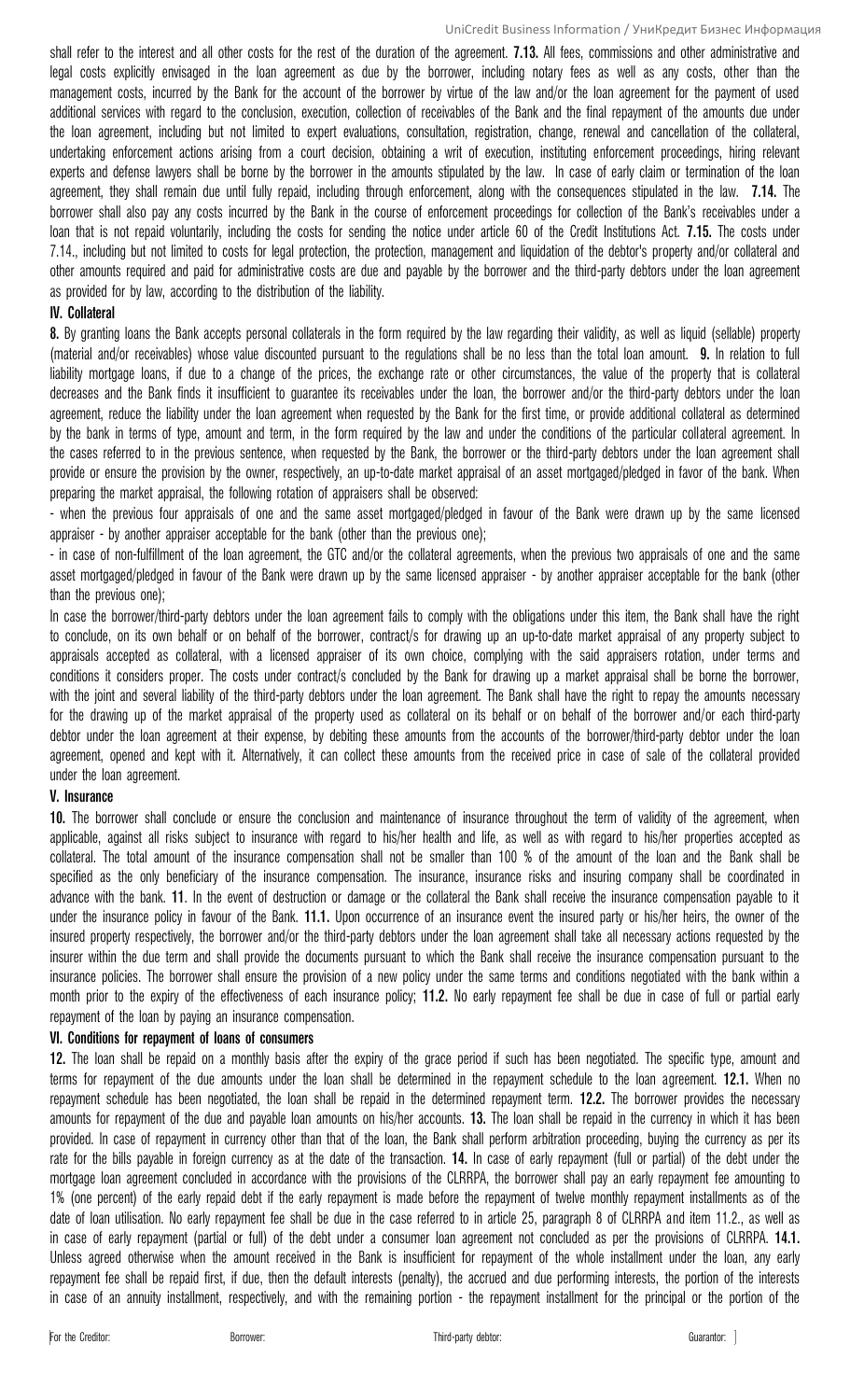principal in case of an annuity installment, respectively; **14.2.** In case of early repayment of a portion of the loan, the parties under the agreement shall negotiate a change in the repayment schedule through a change of the repayment installment amount or of the loan repayment deadline. **15.** In case of change of the annual interest rate under the loan according to the announced changes in the reference interest rate applicable as per the respective loan agreement or as a result of a change in the agreed interest terms by mutual consent of the parties, respectively, by fulfilling the conditions under item 7.3 and item 7.4, the Bank shall change the repayment installments under the repayment schedule and notify the borrower at the provided e-mail or at the mailing address by sending a loan statement specifying the amount of the changed repayment installments after the applicable interest rate comes into effect after the change. The information shall be provided to the borrower regularly. **16.** In case of a change of the annual interest rate arising out of a change in a specific reference interest rate and when the new reference interest rate is announced publicly by means of suitable tools, the information about the change may be found in the commercial premises of the Bank. **17.** The Borrower and thirdparty debtors under the loan agreement shall submit to the Bank a written consent for automatic collection of receivables / consent for direct debiting as per Ordinance No. 3 of the BNB on the Terms and Procedure for opening payment accounts, executing payment transactions and using payment instruments. Pursuant to this consent the Bank shall unilaterally collect the payable amounts under the loan from their account in national and foreign currency on the maturity date or after it.

#### **VІІ. Rights and obligations of the Bank**

**18.** While managing the loans the Bank shall: **18.1.** According to the information in its accounting records, it shall provide the borrower with a loan statement in the form of a repayment plan, when applicable, free of charge, at any time during the execution of the agreement, upon a submitted request. **18.1.1.** If any errors are identified in the data, the borrower shall notify the Bank immediately. If the borrower does not dispute the statement data within 14 days from the date when the statement was provided in the manner selected according to the provisions above, s/he confirms the borrower's consent to it. **18.2.** Submit information about the loan only to the borrower, the persons authorized by the borrower by way of a notary certified power of attorney, to third-party debtors under the loan agreement, mortgagors/pledgors, well as to authorities and persons in the cases stipulated in the law and/or the agreement. The Bank can provide information to its related persons, too – companies belonging to UniCredit Group, as well as to its counterparties. The borrower shall give his/her explicit consent to this by signing the loan agreement. **18.3.** Any letters, documents, letters before action and information related to utilization, use and repayment of the loan, the due amounts, including fees and commissions, sent by the Bank by mail with acknowledgment of receipt to the mailing address indicated by the borrower/ the third-party debtors under the loan agreement, which are returned to the bank because they were not received and/or demanded including because the respective recipient has changed his/her mailing address without notifying the Bank in writing, shall be considered duly submitted as of the date of their sending and shall be enclosed to the credit file. **18.4.** Report the utilization, use and repayment of the loan in its books, as per the procedure stipulated in the law. **18.5.** Give its explicit consent in the form stipulated by the law for cancellation of the collaterals entered in its favour following the final repayment of the entire loan and submitted written request by the borrower. The expenses shall be borne by the borrower. **19.** In case of an identified violation of the GTC, the loan agreement and the collateral agreements by the borrower and/or a third-party debtor under the loan agreement/ mortgagor/pledgor, or in case of a significant change in the circumstances serving as grounds to grant the loan without which the Bank would not have granted the loan, and/or in case of an event or circumstance which the bank considers as having or expected to have a material adverse effect and provided that after the bank has sent written notice within a 10-day period no actions to eliminate the found violations and/or inconsistencies have been undertaken, the Bank can: **19.1.** Temporarily suspend or not approve further utilization of loan amounts; **19.2.** Claim early repayment of the loan or part of it as per the terms and conditions and the respective consequences referred to in Section ІХ; in any case, interests for future periods – performing interests or default interests – shall not be due; **19.3.** Undertake other actions compliant with the law to protect its interests as a creditor depending on the particular case; **19.4.** Deduct each amount due and payable by it in favour of the borrower, including before its maturity, from any of the payable and overdue receivables of the Bank from the borrower pursuant to any of his/her agreements with it, considering the Borrower's liability regardless of the currency of the payment, applying the exchange rate for bills payable in foreign currency of the Bank on the day of the transaction; **19.5.** At its own discretion, assign its receivables (as per article 99 and subsequent articles of the Contracts and Obligations Act) from the borrower and the third-party debtors under the loan agreement in favour of a third party specified by it, without having to notify the borrower and and the third-party debtors under the loan agreement in advance; **19.6.** The Bank is entitled to claim from the borrower who has opted for the full liability under the loan agreement to provide an additional collateral in case the market value of the provided collateral becomes lower than the amount of the utilized and outstanding loan. The refusal of the borrower to provide the required collateral is an expression of the borrower's consent that the Bank may claim early repayment of the loan and the respective interests and commissions, due in full, and proceed with enforcement proceedings for their collection.

### **VІІІ. Rights and obligations of the borrower**

**20**. Until the final repayment of the loan and all other liabilities pursuant to the loan agreement, the borrower and/or the third-party debtors under the loan agreement/mortgagor/pledgor shall: **20.1.** Maintain the degree of solvency, creditworthiness and credit risk as per the loan agreement on a level not lower than the existing one and/or the one determined as of the date of loan approval; **20.2.** Take due care of the provided collateral as stipulated in the law so that its market value does not decrease as compared to that as at the date of the loan agreement and is maintained equivalent to the real debt and receivables of the Bank as at each date of the term of validity of the loan agreement; **20.3.** Fulfill their contractual obligations which constitute source of income to service the debt and shall not allow for their termination unless any relations under other contracts arise providing the required income to pay the Bank's receivables; **20.4.** Use the loan only for the purpose specified in the loan agreement and repay it according to the repayment schedule, if applicable, and the provisions of the agreement. They shall not use any amounts of the granted loan for the acquisition or subscription (direct or indirect) of shares or bonds convertible into shares from the capital of the Creditor or another bank or company within UniCredit Group, or any other equities issued by the Creditor or another bank or company belonging to UniCredit Group. For the purposes of these GTC and each agreement, UniCredit Group shall mean UniCredit S.p.A. and all companies controlled (directly or indirectly) by UniCredit S.p.A., while "control" shall have the meaning defined in the Credit Institutions Act; **20.5.** Ensure the fulfillment of the commitments referred to in item 9 and item 12; **20.6.** Service their liabilities properly within the specified term and shall not allow indebtedness which prevents them from fulfilling their contractual obligations, shall not allow, by any act or omission, any of the circumstances in item 23, 24 and the subsequent ones. **21.** The borrower and/or the third-party debtors under the loan agreement shall: **21.1.** Provide the Bank with accurate and up-to-date information duly verified by a competent person or body regarding the sources of their income and its amount, their financial standing, real rights over the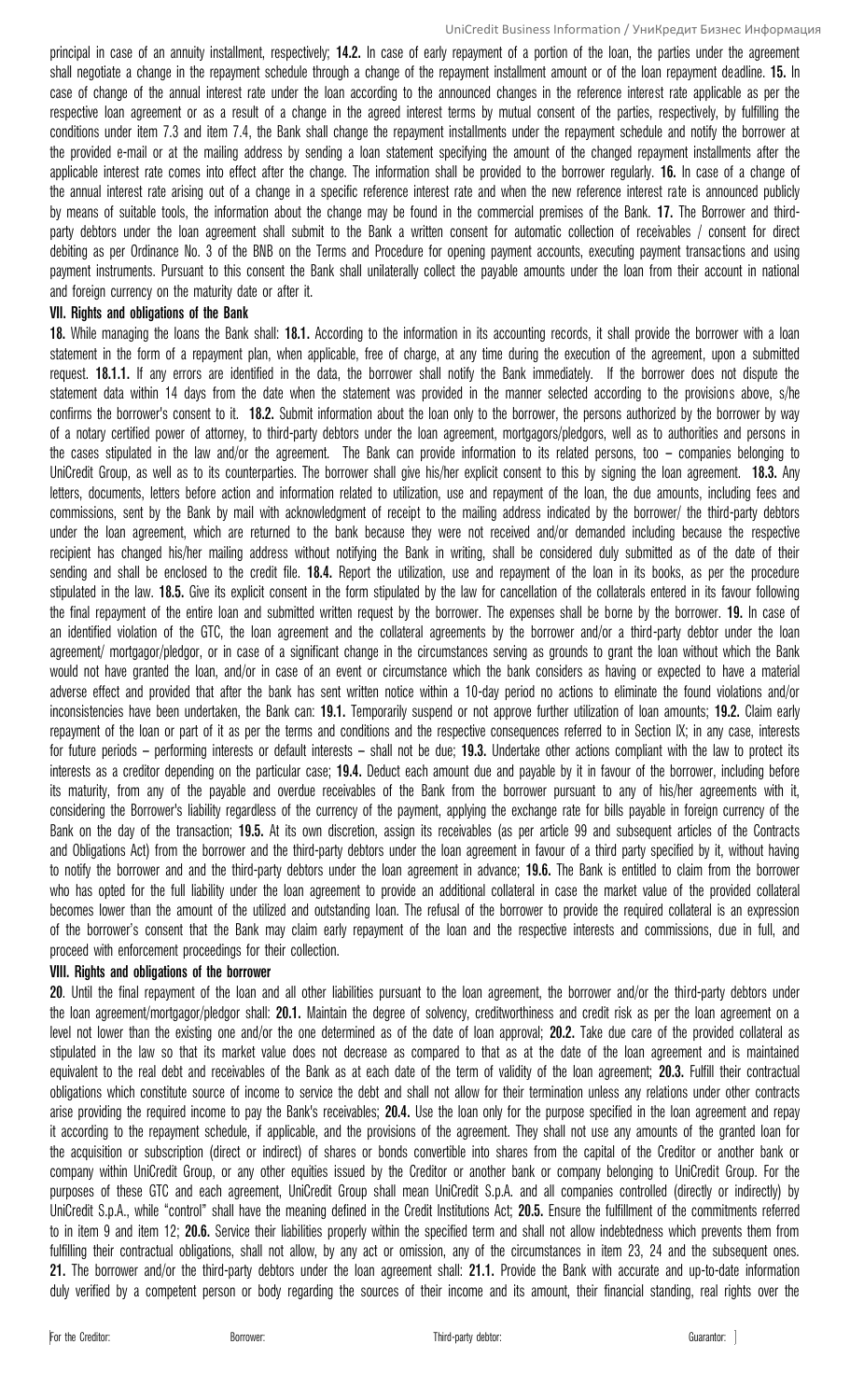provided collateral, its condition and assessment, including but not limited to, about: a) opened accounts and used loans provided by other banks; b) economic relatedness by signing a declaration as per a template of the Bank, as well as any documentation for the purposes of banking control; c) cost-proving documents for the purposeful utilization of the loan; d) maintaining, reporting and keeping the collateral. **21.2.** Immediately notify the Bank of: **21.2.1.** Any change in the data and the information provided to the Bank. **21.2.2.** The initiation of claims, non-contentious proceedings, administrative and other proceedings, as well as any court sentences or constitutive decisions against the borrower and the third-party debtors under the loan agreement in relation to the collateral; **21.2.3.** Received letters before action from creditors and the competent bodies in relation to initiated enforcement proceedings, as well as precautionary measures under claims, administrative proceedings or enforcement proceedings, including against the collateral and/or preventing the servicing of the loan; **21.2.4.** The occurrence or expected occurrence of an event or circumstance, which has or is expected to have a material adverse effect. **21.3.** Pay on time all his/her public and other liabilities. **21.4.** When each contracting party under the loan agreement accepts and signs the GTC, constituting an integral part of the agreement, they shall give their explicit consent for Creditor to assign/provide its receivables from them for collection in favour of third parties designated by the Creditor. **21.5.** Provide on their accounts with the Bank the required amounts to pay: **21.5.1.** The insurance premiums and extend the term of the insurances under which the Bank is a third partybeneficiary; **21.5.2.** Extend the term of validity of the registration of the loan collaterals prior to the expiry of the statutory term; **21.5.3.** The Borrower and the third party-debtors under the loan agreement shall provide any necessary documents in the form required by the law until the full repayment of the receivables of the Bank under the loan in order to ensure the maintenance, renewal, validity and effect of the insurances and collaterals, including to perform the required actions, acts, registrations in the respective registers, including cadastral schemes, cadastral drawings and any other documents required by the law or by the relevant registry office within a term not shorter than 4 months prior to the expiry of the term of validity of the registration. **22.** Until the repayment of the entire loan, the borrower and the third-party debtors under the loan agreement shall agree not to transfer the ownership, encumber, establish any rights in favour of third persons or change the location of any property which is collateral under the loan agreement without the preliminary written consent of the Bank. **22.1.** In addition to the other contractual provisions in the loan agreement stipulating compensations for additional costs and payments incurred by the Bank in relation to actions caused by the improper and inadequate execution of the loan agreement by the borrower, the latter shall recover to the Bank and indemnify it for the additional damages within 3 working days from the request by the Bank, undertaking the obligation to pay to it a penalty in the amount of each cost and payment, as per the respective cost-proving documents, made or incurred by the Bank as a result of: **22.1.1.** Inaccurate or misleading information provided or confirmed by the borrower or on behalf of a person obliged to provide it; **22.1.2.** Investigation, lawsuit or proceedings of any type in relation to the borrower or a third-party debtor under the loan agreement related to the loan and/or the income for servicing it and/or the existence, validity of the collateral and the first ranking of the rights of the Bank over it. **22.2.** The Borrower and the third-party debtors under the loan agreement, as per the conditions of joint liability, shall cover and pay at their own expense and indemnify the Bank, respectively, for all amounts it has paid in relation to taxes, fees, costs, expert reports, lawyer's fees and other administrative costs payable or incurred in relation to the conclusion, signing, notary certification, registration of the collateral in the respective registers and its assessment. **22.3.** The Borrower and the third-party debtors under the loan agreement shall be jointly liable and pay immediately to the Bank any costs in relation to enforcement actions or protection of the rights of the Bank as a result of failure to fulfill the contractual obligations under the loan agreement and collateral agreements. **22.4.** The borrower and the thirdparty debtors under the loan agreement declare that they are familiar with the obligation of the Bank to comply with the laws and regulations related to applying economic and financial sanctions or a trade embargo, or any other restrictive financial and economic measures adopted or imposed by the United Nations, the European Union, the United States of America, the United Kingdom of Great Britain and Northern Ireland, the Republic of Italy, the Federal Republic of Germany and/or governments, institutions or agencies (hereinafter referred as "the sanctions"), and with regard to the above, they declare that: (А) to the best of their knowledge, neither the borrower nor the rest of the parties to the loan agreement currently are subject to sanctions, sanctioned or in breach of the sanctions; (B) the loan and/or proceeds related to it will not be used or lent, directly or indirectly, in any way whatsoever, personally or in association with a third party: (а) for financing any prohibited activity or an activity of a person or with any person, or in any country or territory that at the time of such financing is a sanctioned person or a sanctioned party, (b) or in any other way that could result in a violation against the sanctions by any person. Having regard to the above: (i) "Sanctions" shall mean all laws, regulations, restrictive measures for compliance with economic, financial or commercial sanctions or other sanctions that are introduced, applied, imposed, enforced or publicly announced by the above listed organizations, countries and/or governments, institutions or agencies; (ii) "Sanctioned country" shall mean every country or territory, which is subject to, or its governance is subject to sanctions applicable for the entire country or territory; (iii) "Sanctioned person" shall mean: (а) any person included in the list related to the sanctions against particular persons, which is maintained by the Office of Foreign Assets Control (OFAC) of the U.S. Department of the Treasury, the U.S. Department of State, or by the United Nations Security Council, the European Union or any EU member state, (b) any person operating, registered or residing in a sanctioned country or (c) any person that is owned or controlled by such person or persons, as described in the preceding clauses (а) or (b) of sub-item iii. **22.4.1.** The circumstances represented under the preceding item shall be considered be true, corresponding to the objective reality, valid and restated as at any time during the validity term of the loan agreement; in case of any changes, the borrower and the third-party debtors under the loan agreement shall immediately notify the Bank.

### **ІХ. Acceleration of the loan and enforcement**

**23.** The loan can be accelerated partially or fully on the grounds stipulated by the law, in the loan agreement and the GTC. **23.1.** The Bank accelerates a partial amount or the full amount of the due and payable receivables under the loan and notifies the borrower that it proceeds with enforced recovery of its receivables in accordance with the procedures of the loan agreement and the provisions stipulated in the law by sending notice to the mailing address selected and specified by the borrower in the documents related to the loan. In the event of early claim of the loan the Creditor does not have the obligation to additionally express an explicit demand in this respect, and it expresses its statement for declaring its receivables under the loan automatically and immediately due and payable by means of the notice sent to the borrower for this purpose to the mailing address, indicated by him/her. For the purposes of due notification as per the loan agreement shall be applied fictitious handing (the notification for early claim is duly handed at the address of the borrower/third-party debtors under the loan agreement indicated in the documents related to the loan). **23.2.** In case the receivables of the Bank pursuant to the loan are accelerated partially or fully, the Bank's obligation to provide unutilized amounts from the loan shall be canceled and the Bank shall immediately undertake to collect its receivables, including by obtaining an immediate enforcement order and a writ of execution as per an excerpt from its books. **23.3.** As far as loans with limited liability are concerned, the Bank shall undertake to recover its receivables by enforcement against the property provided as collateral pursuant to article 24, paragraph 2,